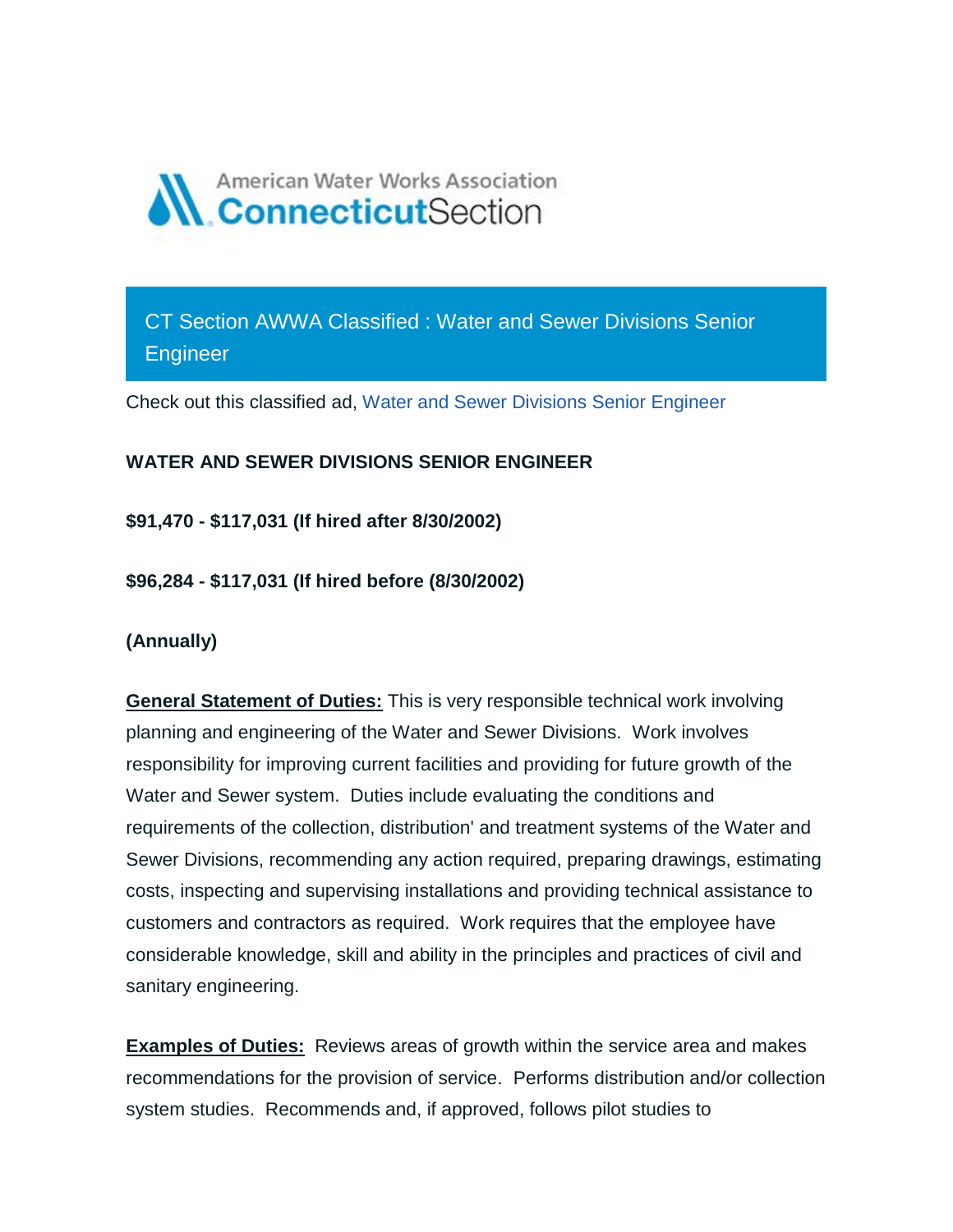completion. Prepares bid specifications and requests for proposals. Handles special projects, site plan review and assists contractors, developers and the general public with their questions and complaints. Writes reports and manuals. Performs related work as required.

**Supervision Received:** Works under the direction of the General Manager of the Water and Sewer Division.

**Required Knowledge, Skills, and Abilities:** Considerable knowledge of the principles and practices of civil and sanitary engineering. Considerable ability to assign and supervise engineering section staff and others as required. Considerable ability in oral and written communications. Considerable knowledge of the applicable codes, regulations and standards governing engineering, construction and maintenance in the Water and Sewer Divisions. Some knowledge of the operations of production, treatment, collection and distribution systems of the Water and Sewer Divisions.

**Qualifications:** A bachelor's degree from a recognized college or university in civil or sanitary engineering plus seven years of progressively responsible experience in engineering utility operations, of which four years must be water or sewage related, or an equivalent combination of education and qualifying experience substituting on a year-for-year basis.

**Special Requirements:** Connecticut Professional Engineering License preferred.

**Fringe Benefits:** Excellent Health Insurance Packages, Group Life Insurance, Pension Plan, Paid Holidays, Paid Vacations, Paid Sick Leave.

**Application Forms:** May be obtained at the Human Resources Department, Town of Wallingford, 45 South Main Street, Wallingford, CT 06492. Forms will be mailed